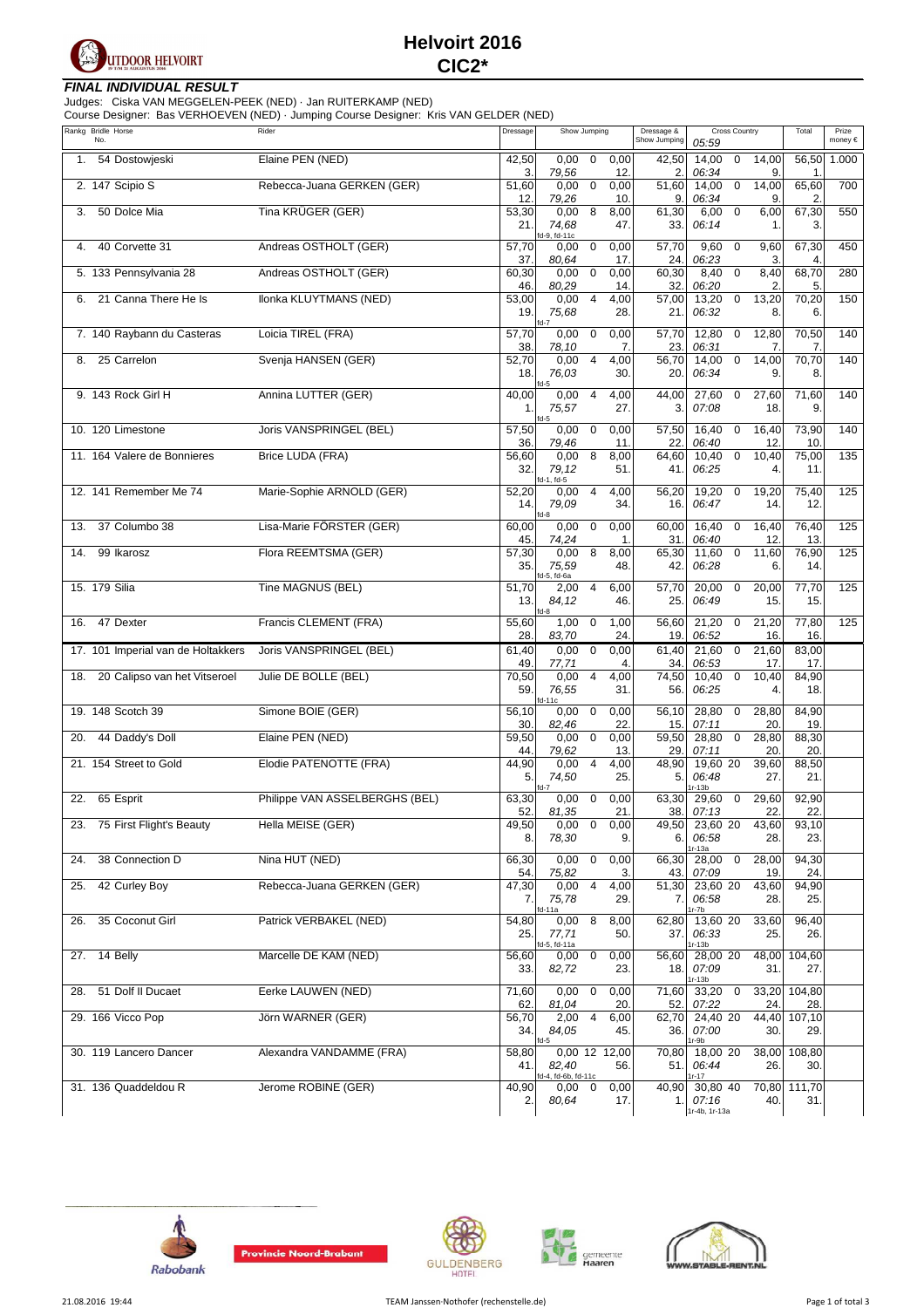

#### **FINAL INDIVIDUAL RESULT**

Judges: Ciska VAN MEGGELEN-PEEK (NED) · Jan RUITERKAMP (NED) Course Designer: Bas VERHOEVEN (NED) · Jumping Course Designer: Kris VAN GELDER (NED)

| $\frac{1}{2}$<br>Rankg Bridle Horse<br>No. | $I = 5$ , camping soarce Boorgnon. This with SEE<br>Rider | Dressage            | Show Jumping                                                            | Dressage &<br>Show Jumping | <b>Cross Country</b><br>05:59                                                                           | Total         | Prize<br>money € |
|--------------------------------------------|-----------------------------------------------------------|---------------------|-------------------------------------------------------------------------|----------------------------|---------------------------------------------------------------------------------------------------------|---------------|------------------|
| 32. 49 Do-It Heumstede's                   | Bas KAMPS (NED)                                           | 70,20<br>58.        | 6,00 8 14,00<br>88,66<br>57.<br>d-5, fd-11c                             | 84,20<br>62.               | 30,40<br>30,40<br>$\mathbf 0$<br>07:15<br>23.                                                           | 114,60<br>32. |                  |
| 33. 159 Tivento                            | Sabrina MERTENS (GER)                                     | 55,80<br>29.        | 0,00 12 12,00<br>79.69<br>55.<br>d-5, fd-8, fd-11c                      | 67,80<br>44.               | 30,80 20<br>50,80<br>07:16<br>33.<br>$1r-7b$                                                            | 118,60<br>33. |                  |
| 34. 113 Keep Safe G Z                      | Stef D'HOKER (BEL)                                        | 70,80<br>61.        | 0,00<br>$\overline{0}$<br>0,00<br>77,80<br>5.                           | 70,80<br>50.               | 50,80<br>30,80 20<br>07:16<br>33.<br>$1r-23$                                                            | 121,60<br>34. |                  |
| 98 lisidor KST<br>35.                      | Carolin THENHAUSEN (GER)                                  | 64,40<br>53.        | 0,00<br>$\mathbf 0$<br>0,00<br>80.66<br>19.                             | 64,40<br>40.               | 37,60 20<br>57,60<br>07:33<br>37.<br>$1r - 17$                                                          | 122,00<br>35. |                  |
| 36. 183 Countrie                           | Hendrik DEGROS (BEL)                                      | 55,20<br>26.        | 0,00<br>$\overline{4}$<br>4,00<br>80,74<br>37.<br>fd-11c                | 59,20<br>28.               | 62,80<br>$\overline{0}$<br>62,80<br>08:36<br>38.                                                        | 122,00<br>36. |                  |
| 37. 105 Ito van het Panishof               | Sarah VANDENZAVEL (BEL)                                   | 72,30<br>63.        | 1,00<br>5,00<br>$\overline{4}$<br>83,28<br>41.<br>fd-7                  | 77,30<br>58.               | 29,60 20<br>49,60<br>07:13<br>32.<br>$1r-13b$                                                           | 126,90<br>37. |                  |
| 38. 167 Wanskjaers Carlsson                | Christoffer FORSBERG (SWE)                                | 69,10<br>56.        | $\overline{4}$<br>0,00<br>4,00<br>79,91<br>35.<br>fd-3                  | 73,10<br>53.               | 34,00 20<br>54,00<br>07:24<br>35.<br>$1r-21$                                                            | 127,10<br>38. |                  |
| 4 Afinco<br>39.                            | Idalie DE CARTIER DE MARCHIENNE (BEL)                     | 60,60<br>47.        | 0,00 20 20,00<br>78,21<br>60.<br>fd-5, fd-6a, fd-7, fd-8, fd-9          | 80,60<br>60.               | 29,20 25<br>54,20<br>07:12<br>36.<br>dr-1                                                               | 134,80<br>39. |                  |
| 18 Boris van de Kapel<br>40.               | Anne-Laure CALICIS (BEL)                                  | 69,40<br>57.        | $0,00 \quad 4$<br>4,00<br>78,43<br>33.<br>fd-7                          | 73,40<br>54.               | 48,00 20<br>68,00<br>07:59<br>39.<br>1r-7b                                                              | 141,40<br>40. |                  |
| 41. 144 Rouky Dimavi                       | Karin DONCKERS (BEL)                                      | 49,70<br>9.         | $5,00 \quad 0$<br>5,00<br>87,42<br>44.                                  | 54,70<br>14.               | 64,40 40 104,40<br>08:40<br>41.<br>1r-7b, 1r-17                                                         | 159,10<br>41. |                  |
| 131 Opia 3                                 | Carolin THENHAUSEN (GER)                                  | 53,60<br>22.        | 0,00<br>$\mathbf 0$<br>0,00<br>77,81<br>6.                              |                            | 53,60 retired cross country test<br>12. 1r-4a, 1r-4b, (rt)-5                                            |               |                  |
| 12 Balou                                   | Eef HAMERS (NED)                                          | 52,40<br>16.        | 0,00<br>$\overline{4}$<br>4,00<br>74,80<br>26.<br>fd-7                  |                            | 56,40 retired cross country test<br>$17.1r-6.1r(rt) - 7b$                                               |               |                  |
| 56 Down to the Wire                        | Arne BERGENDAHL (GER)                                     | 63,00<br>50.        | 1,00<br>$\overline{4}$<br>5,00<br>83,38<br>42.<br>fd-5                  |                            | 68,00 retired cross country test<br>45. 1r-4b, 1r(rt)-7b                                                |               |                  |
| 174 Zadirmie                               | Lonneke KLEIN WILLINK (NED)                               | 63,30<br>51.        | 1,00<br>$\overline{4}$<br>5,00<br>83,40<br>43.<br>$f$ d-5               |                            | 68,30 retired cross country test<br>47. 1r-7b, 1r(rt)-16b                                               |               |                  |
| 87 Graefin Luna                            | Csaba SÁRKÖZI (HUN)                                       | 54,20<br>23.        | 0,00<br>8<br>8,00<br>76,25<br>49.<br>d-8, fd-10                         |                            | 62,20 retired cross country test<br>35. 1r-4b, 1r-5, (rt)-6                                             |               |                  |
| 134 PK Halle Berry                         | Csaba SÁRKÖZI (HUN)                                       | 46,70<br>6.         | 0,00 12 12,00<br>78,45<br>53.<br>id-4, fd-7, fd-11a                     |                            | 58,70 retired cross country test<br>$26.1r-13a, 1r(rt)-16b$                                             |               |                  |
| 85 Goldhaers Bolanitas                     | Els DRIEHUYZEN (NED)                                      | 56,30<br>31.        | 0,00 12 12,00<br>79,45<br>54.<br>fd-5, fd-7, fd-11a                     |                            | 68,30 retired cross country test<br>$48.2r(rt) - 4b$                                                    |               |                  |
| 94 Hippo's Sapporo                         | Christoffer FORSBERG (SWE)                                | 57,80<br>39.        | 0,00 16 16,00<br>78,63<br>58.<br>fd-5, fd-7, fd-9, fd-10                |                            | 73,80 retired cross country test<br>55. 1r-7b, (rt)-11                                                  |               |                  |
| 86 Gorki van de Pertjeshoeve               | Bart HERMANS (BEL)                                        | 59,20<br>42.        | 0,00<br>0,00<br>$\mathbf 0$<br>74,56<br>2.                              |                            | 59.20 eliminated cross country test<br>27. 2r-7b, 1r-15 (3.r-el)                                        |               |                  |
| 130 NZB Port Royal                         | Ben LEUWER (GER)                                          | 52,50               | $0,00 \quad 0$<br>0,00                                                  |                            | 52,50 eliminated cross country test<br>$10.$ (el)-11                                                    |               |                  |
| 74 Finnley R                               | Christina HOFFMANN (GER)                                  | 17.<br>51,40        | 80,35<br>15.<br>0,00<br>0<br>0,00                                       |                            | 51,40 eliminated cross country test                                                                     |               |                  |
| 168 Well Well Well                         | Jeanine STEENTJES (NED)                                   | 11.<br>70,50<br>60. | 80,39<br>16.<br>$\overline{\mathbf{4}}$<br>0,00<br>4,00<br>80,03<br>36. | 8.                         | 1r-5, 1r-7a, 2r-7b (3.r-el)<br>74,50 eliminated cross country test<br>57. 1r-7b, 1r-9b, 1r-16a (3.r-el) |               |                  |
| 22 Capri van't Gestelhof                   | Eef HAMERS (NED)                                          | 60,90<br>48.        | fd-11a<br>4,00<br>4<br>8,00<br>86,99<br>52.                             |                            | 68,90 eliminated cross country test<br>49. (el)-11, 1r-13a                                              |               |                  |
| 2 ACSI Zamzam                              | Alice NABER-LOZEMAN (NED)                                 | 52,20<br>14.        | $fd-11c$<br>0,00 16 16,00<br>78,80<br>59.                               |                            | 68,20 eliminated cross country test<br>46. (el)-11                                                      |               |                  |
| 62 Enjoy                                   | Sanne DE JONG (NED)                                       | 53,30               | d-2, fd-5, fd-6b, fd-11a<br>0,00<br>$\overline{0}$<br>0,00              |                            | 53,30 withdrawn before cross country test                                                               |               |                  |
| 32 Chiccolino                              | Merel BLOM (NED)                                          | 20.<br>55,50<br>27. | 78,23<br>8.<br>0,00<br>$\overline{a}$<br>4,00<br>77,66<br>32.           | 11.<br>30.                 | 59,50 withdrawn before cross country test                                                               |               |                  |
| 157 The Quizmaster                         | Merel BLOM (NED)                                          | 44,70<br>4.         | fd-5<br>$\overline{4}$<br>0,00<br>4,00<br>81,44<br>38.                  | 48,70<br>4.                | withdrawn before cross country test                                                                     |               |                  |
| 80 Forlano's Tresor                        | Christoffer FORSBERG (SWE)                                | 50,20<br>10.        | d-6a<br>0,00<br>4<br>4,00<br>39.<br>81,70                               | 13.                        | 54,20 withdrawn before cross country test                                                               |               |                  |
| 137 Quinn                                  | Christoffer FORSBERG (SWE)                                | 59,40<br>43.        | fd-5<br>0,00<br>4<br>4,00<br>82,22<br>40.<br>$fd-7$                     | 39.                        | 63,40 withdrawn before cross country test                                                               |               |                  |